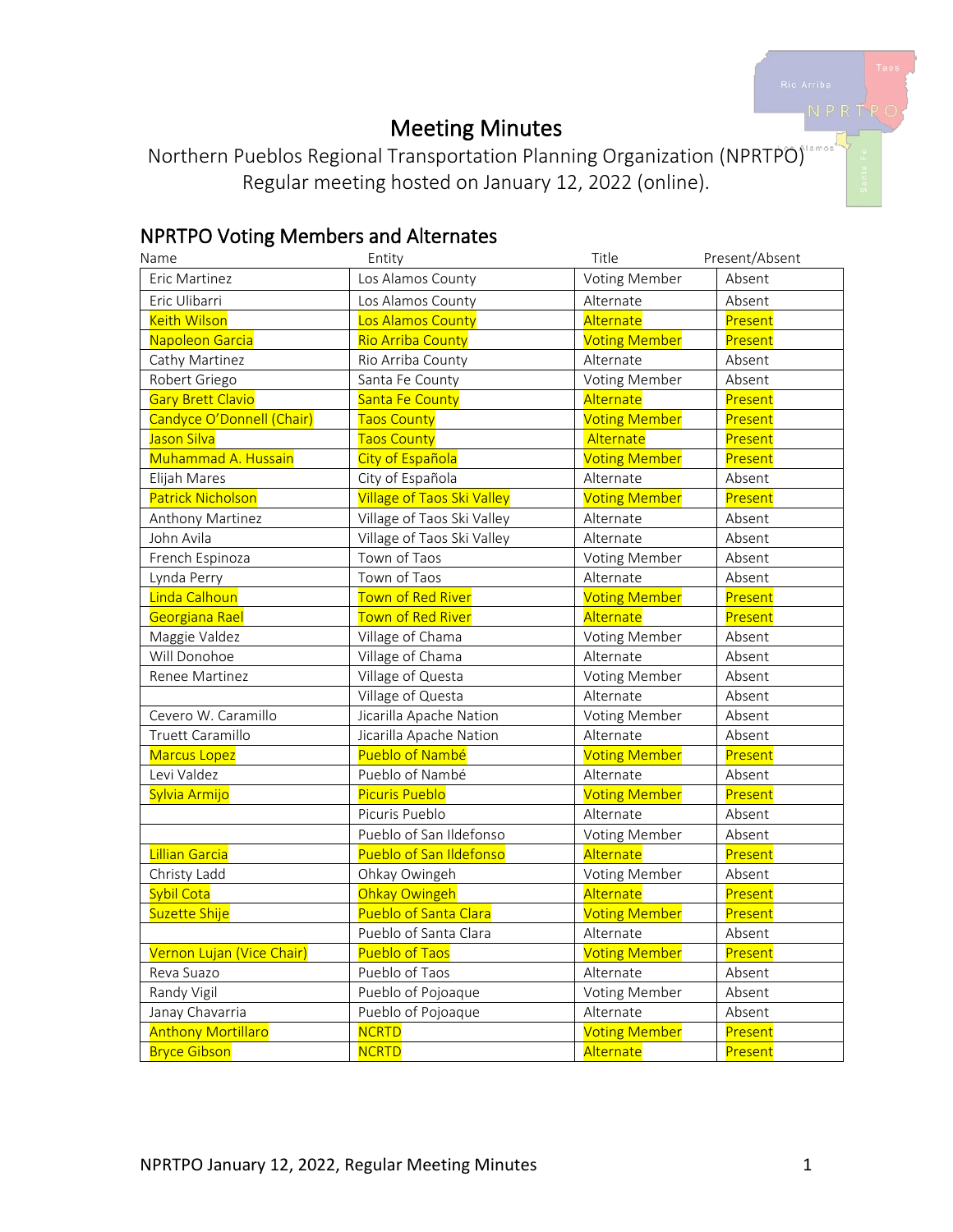

## NCNMEDD/NPRTPO Staff

Christopher Madrid NCNMEDD Community Development Director Paul Sittig **NUMEDD** Transportation Planner Kyla Danforth NCNMEDD Transportation Intern Eric Renz-Whitmore NCNMEDD Disaster Recovery Coordinator

## NMDOT Staff

Rosa Kozub **NMDOT** Planning Liaison, Interim James Mexia **NMDOT** Technical Support Engineer

#### Guests

Diahann Jacquez City of Española Debra Baca Taos County

Isaac Cisneros Town of Red River

#### I. Call Meeting to Order

Chairwoman O'Donnell, Taos County, called the meeting to order at 10:06 AM.

#### II. Pledge of Allegiance

Chairwoman O'Donnell called on Ron Shutiva to lead the pledge of allegiance.

#### III. Opening Prayer

Chairwoman O'Donnell asked for Ron Shutiva to lead an opening prayer.

#### IV. Welcome and Introductions/Public Comments:

Chairwoman O'Donnell welcomed everyone, wishing everyone a Happy New Year. She asked for any members of the public to introduce themselves, and hearing none, moved forward.

#### V. Roll Call:

Chairwoman O'Donnell called on Paul Sittig, NCNMEDD, to conduct the roll call.

| Name               | Entity                     | Voting Member or Alternate |
|--------------------|----------------------------|----------------------------|
| Keith Wilson       | Los Alamos County          | Alternate                  |
| Chairwoman Candyce | <b>Taos County</b>         | <b>Voting Member</b>       |
| O'Donnell          |                            |                            |
| Muhammad Hussain   | City of Española           | <b>Voting Member</b>       |
| Patrick Nicholson  | Village of Taos Ski Valley | <b>Voting Member</b>       |
| Marcus Lopez       | Pueblo of Nambé            | <b>Voting Member</b>       |
| Sylvia Armijo      | Picuris Pueblo             | <b>Voting Member</b>       |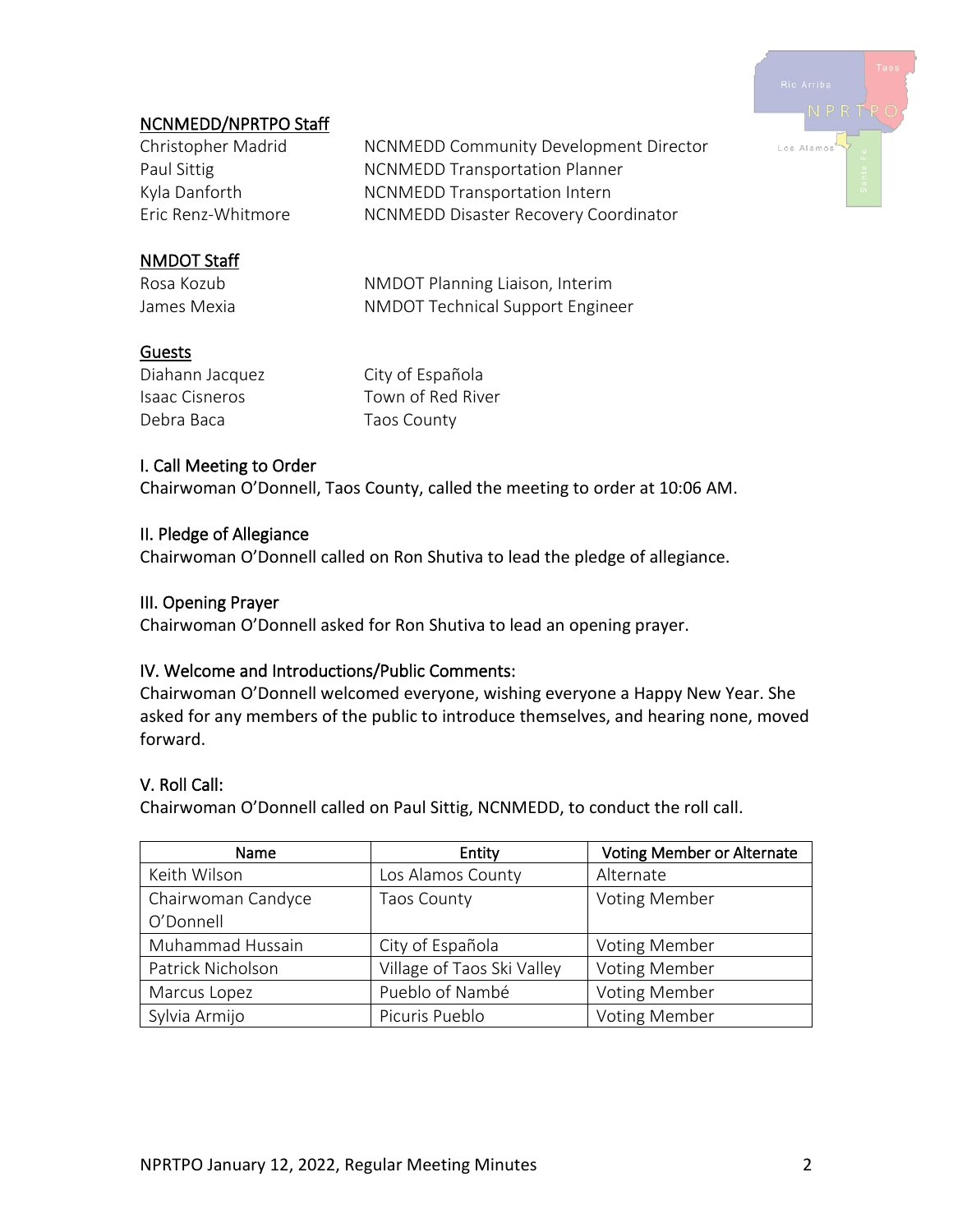| Name          |                       | <b>Voting Member or Alternate</b> |  |
|---------------|-----------------------|-----------------------------------|--|
|               | Entity                |                                   |  |
| Sybil Cota    | Ohkay Owingeh         | Alternate<br>Los Alamos           |  |
| Suzette Shije | Pueblo of Santa Clara | Voting Member                     |  |
| Bryce Gibson  | <b>NCRTD</b>          | Alternate                         |  |

Mr. Sittig confirmed that there is a quorum for the meeting.

#### VI. Approval of the Agenda:

Chairwoman O'Donnell, Taos County, asked for a motion to approve the agenda.

Motion to approve the agenda as presented was made by Patrick Nicholson, Village of Taos Ski Valley. Second by Keith Wilson, Los Alamos County.

Roll Call Vote:

| Name                         | Entity                     | Vote |
|------------------------------|----------------------------|------|
| Keith Wilson                 | Los Alamos County          | Yes  |
| Gary Brett Clavio            | Santa Fe County            | Yes  |
| Chairwoman Candyce O'Donnell | <b>Taos County</b>         | Yes  |
| Muhammad Hussain             | City of Española           | Yes  |
| Patrick Nicholson            | Village of Taos Ski Valley | Yes  |
| Marcus Lopez                 | Pueblo of Nambé            | Yes  |
| Sylvia Armijo                | Picuris Pueblo             | Yes  |
| Sybil Cota                   | Ohkay Owingeh              | Yes  |
| Suzette Shije                | Pueblo of Santa Clara      | Yes  |
| <b>Bryce Gibson</b>          | <b>NCRTD</b>               | Yes  |

Brett Clavio, Santa Fe County, joined in time for the approval of the agenda. The motion passed unanimously with members present.

#### VII. Approval of the Minutes: December 8, 2021, Special Meeting online

Chairwoman O'Donnell, Taos County, asked everyone to take a moment to review the meeting minutes. With no revisions to the minutes, Chairwoman O'Donnell asked for a motion to approve the minutes as presented.

Motion was made by Keith Wilson, Los Alamos County. Second by Muhammad Hussain, City of Española.

| Name                         | Entity            | Vote |
|------------------------------|-------------------|------|
| Keith Wilson                 | Los Alamos County | Yes  |
| <b>Gary Brett Clavio</b>     | Santa Fe County   | Yes  |
| Chairwoman Candyce O'Donnell | Taos County       | Yes  |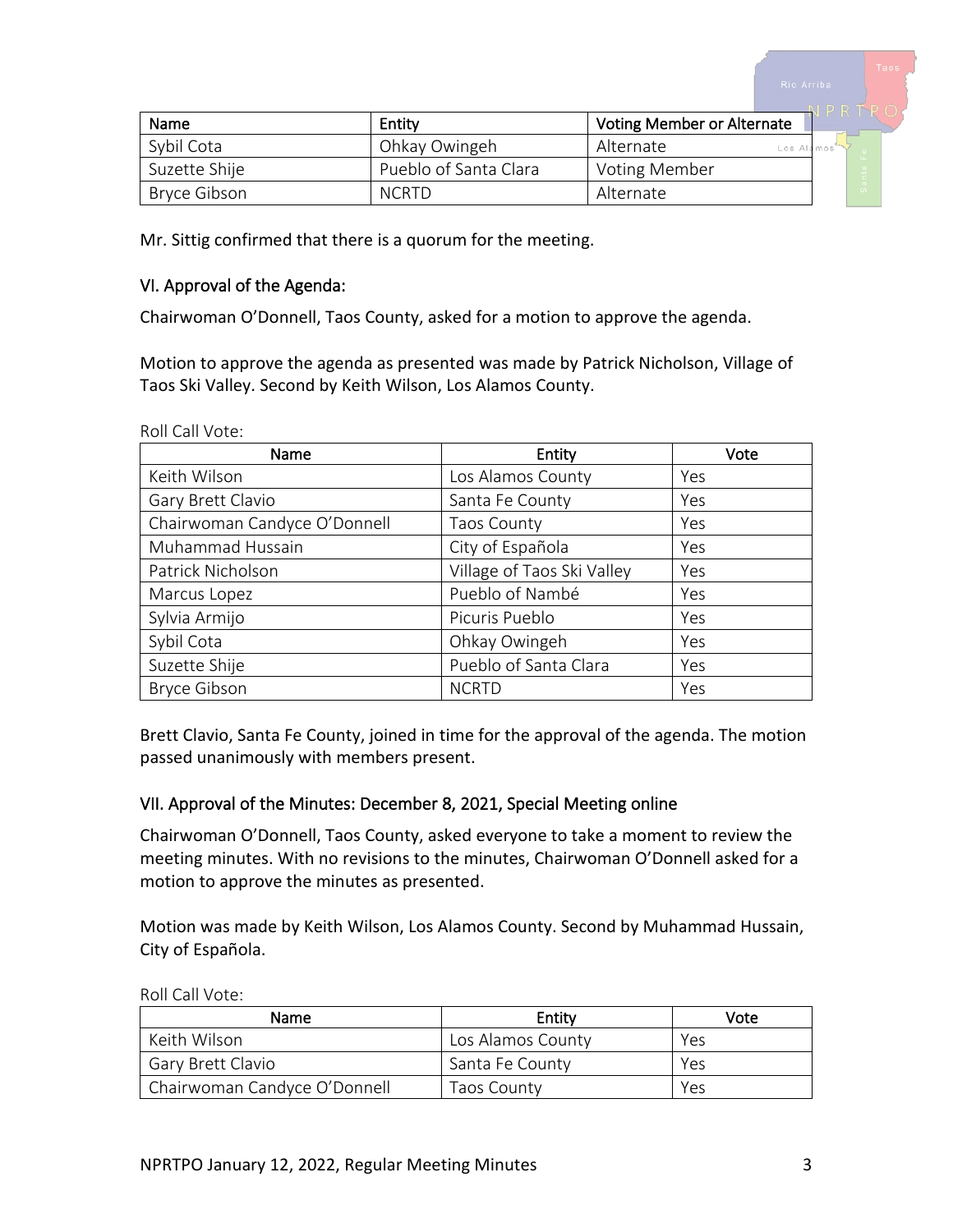Name Entity Vote Muhammad Hussain **City of Española** Yes Los A Patrick Nicholson **Village of Taos Ski Valley** Abstain Marcus Lopez  $\vert$  Pueblo of Nambé  $\vert$  Yes Sylvia Armijo Picuris Pueblo Yes Sybil Cota **Communist Construction** Ohkay Owingeh Yes Suzette Shije **Pueblo of Santa Clara** Yes Bryce Gibson NGRTD NGRTD Yes

Except for the one abstention, the motion passed unanimously with members present.

#### VIII. **Presentation/ Discussion: RTPO 101 and related items** (RTPO staff)

Paul Sittig, NCNMEDD, presented a brief RTPO 101 slideshow, covering the following:

- What is transportation planning?
	- o The confluence different agencies and disciplines to develop plans, policies, legislative activities, performance measures, funding, and projects.
	- o It is a collaborative and participatory process, developed by a range of stakeholders who come together to consider the socio-economic factors of a region, develop a vision for the future, and create a plan to achieve that vision.
	- o Transportation planning considers growth patterns and forecasts, travel behavior, and available funding and other resources to maintain and improve transportation options.
- Scope of the nonmetropolitan transportation planning process
	- o **23 CFR 450.206**: Each State shall carry out a continuing, cooperative, and comprehensive statewide transportation planning process that provides for consideration and implementation of projects, strategies, and services that will **address the following factors**:
		- 1. Support the **economic vitality** of the United States, the States, metropolitan areas, and nonmetropolitan areas, especially by enabling global competitiveness, productivity, and efficiency;
		- 2. Increase the **safety** of the transportation system **for motorized and non-motorized users**;
		- 3. Increase the **security** of the transportation system **for motorized and non-motorized users**;
		- 4. Increase **accessibility and mobility** of **people and freight**;
		- 5. Protect and enhance the **environment**, promote **energy conservation**, improve the **quality of life**, and promote **consistency between transportation improvements** and State and local **planned growth and economic development patterns**;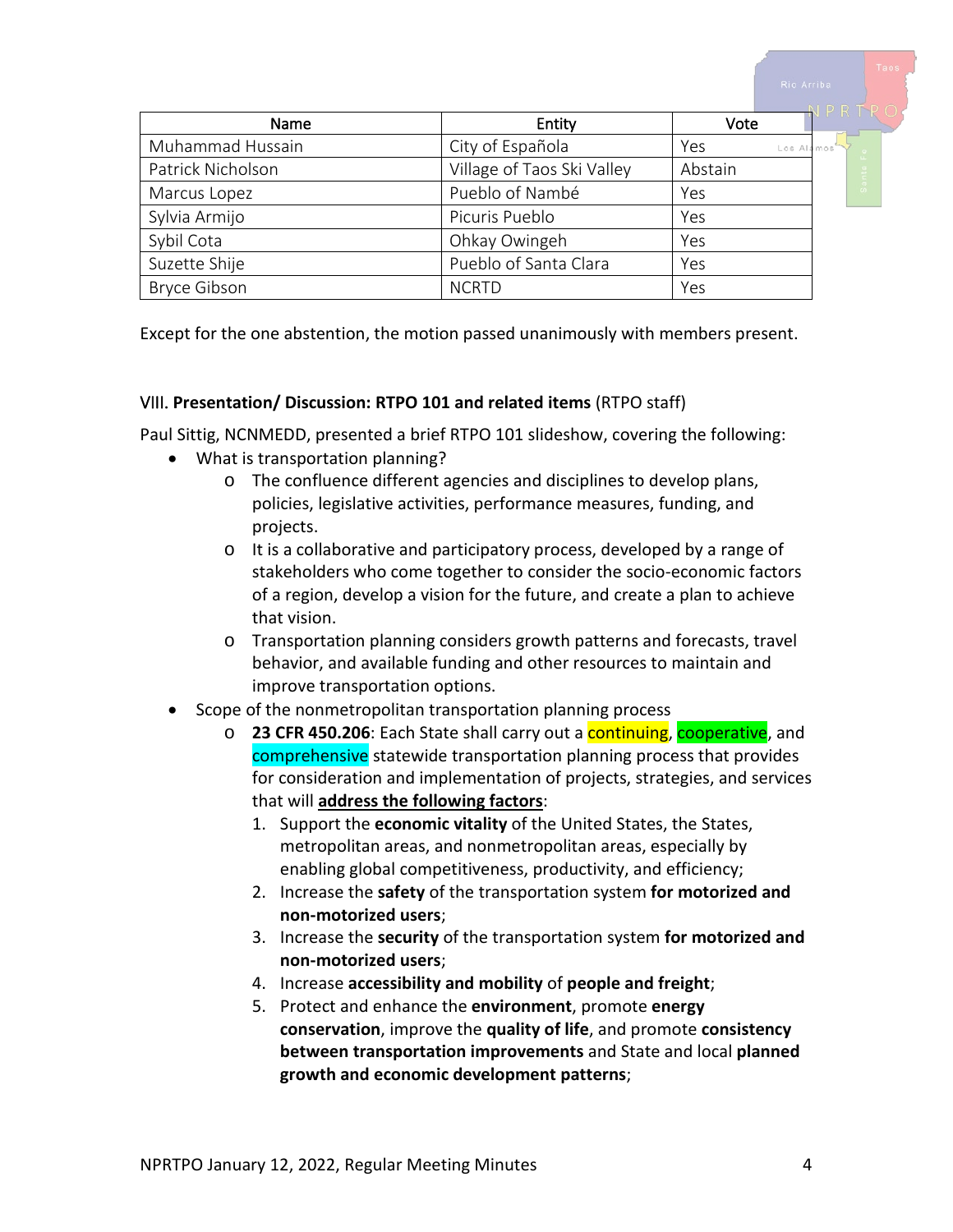- 6. Enhance the **integration and connectivity of the transportation system**, across and between modes throughout the State, for people and freight;
- 7. Promote **efficient system management and operation**;
- 8. Emphasize the **preservation of the existing transportation system**;
- 9. Improve the **resiliency and reliability** of the transportation system and **reduce or mitigate stormwater impacts of surface transportation**; and
- 10. Enhance **travel and tourism**.
- New Mexico Transportation Plans include
	- o Long Range: **New Mexico 2045 Plan**
		- Developed every 5 years, with a 20+ year planning horizon
		- Statewide, multimodal plan
		- Focus on **Asset Management**, **Mobility and Accessibility**, **Program Delivery**, and **Safety**
		- o Near-term: **Statewide Transportation Improvement Plan (STIP)**
			- **Fiscally constrained project list**
			- **Covers 4 years, plus 2 planning year**
			- Amended quarterly, with some out-of-cycle amendments
		- o General Documents
			- **Transportation Asset Management Plan (TAMP) (2019)**
			- Strategic Highway Safety Plan (SHSP) (2021 draft out now)
			- Planning Work Program (PWP) -2-year action plan for the Planning Division
		- o Modal Plans
			- Statewide Transit Asset Management Plan (2019-2022)
			- Pedestrian Safety Action Plan
			- Airport System Plan
- Regional Transportation Planning
	- o NCNMEDD was created in 1967 through a Joint Powers Agreement signed by Colfax, Los Alamos, Mora, Rio Arriba, San Miguel, Santa Fe, Taos, and Sandoval counties, following creation of U.S. EDA in 1965.
	- o Recognized by EDA as an economic development district in 1968.
	- o New Mexico Planning District Act and the Regional Planning Act provided enabling legislation in 1978.
	- o New Mexico Commission Policy 68, last revised in 2018, establishes the role of a Regional Transportation Planning Organization (RTPO) as "an organization that identifies local transportation needs, conducts planning, assists local governments, and supports the statewide transportation planning process in non-metropolitan regions of the State," and "RTPOs provide Regional Transportation Improvement Program Recommendations (RTIPR) to be considered for inclusion in the Statewide Transportation Improvement Program (STIP)."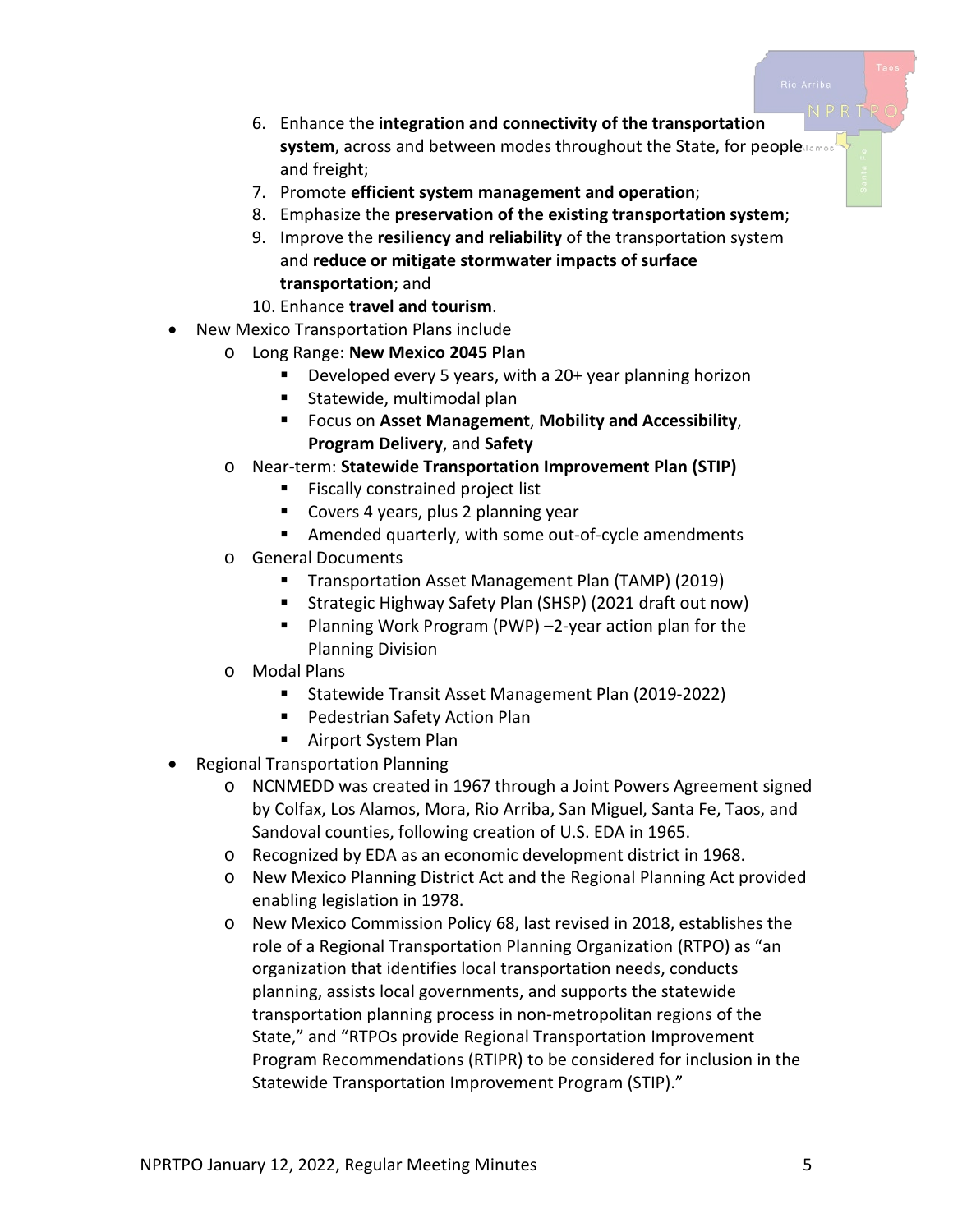o Northern Pueblos RTPO consists of Rio Arriba, Taos, and Los Alamos Counties, and the non-metropolitan portion of Santa Fe County, and all Alamos' the tribal and local public agencies within those counties and regions. This region is wholly within NMDO's District 5, which also covers portions of Mid Region RTPO and Northwest RTPO, as well as all of the Santa Fe and Farmington MPOs.

# • **Northern Pueblos RTPO Plans**

- o Long-range: **Regional Transportation Plan (RTP)**
	- Developed roughly every 5 years, with a 20+ year horizon
	- **If Identifies local and regional transportation priorities and needs**
	- Informed by and consistent with NMDOT's long-range statewide multimodal transportation plan
- o Near-term: **Rural Transportation Improvement Program Recommendations (RTIPR)**
	- List of projects eligible for state and federal funding
	- **Prioritized by RTPO board, updated annually or in support of** funding opportunities
	- **Consistent with NPRTPO long-range RTP**

## o **NP Regional Work Plan (RWP)**

- **Dutlines work products for two years, separated into tasks:** 
	- Long-Range Planning and Implementation
	- Technical Support and Data Management
	- Project Development and Monitoring
	- Other Activities and Projects, General NPRTPO Support and Administration
- **Primarily funded by FHWA, administered by NMDOT**
- RTPO requirements & guidance detailed by NMDOT in the Planning Procedures Manual

## • **Role of the RTPO Board**

- o Consists of representatives selected by tribal or local agencies
- o Board meetings are open to the public, to provide information to the public and solicit public input and feedback to regional planning efforts
- o Board rates and ranks transportation and transit project proposals in the region, which provide information to NMDOT and other decision-makers
- o RTPO meetings also provide a forum to distribute information and discuss transportation planning and funding opportunities

#### IX. **Presentation/ Discussion: Combining State/Fed. Funding RTIPR table** (RTPO staff)

Paul Sittig, NCNMEDD, presented his proposed combined structure for the Regional Transportation Improvement Program Recommendations (RTIPR) for Northern Pueblos RTPO, which would list all projects proposed for state or federal funding by tribal and local public agencies (TLPAs). The key changes Mr. Sittig proposed were: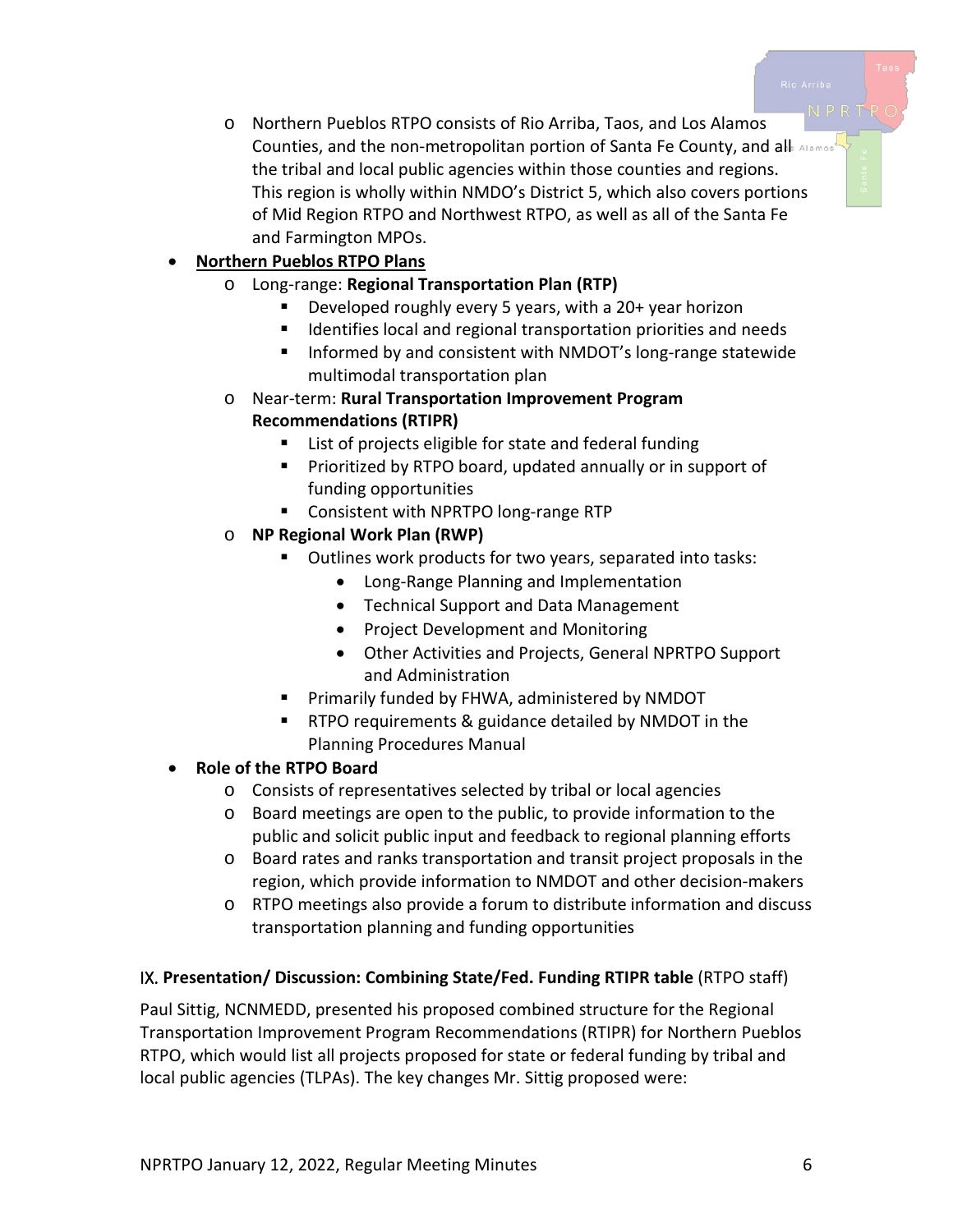- **Presenting the average score for each proposed project**, in addition to the overall priority or ranking, which would allow projects to be added or removed fromMARD or the RTIPR without needing to re-consider and re-rank all proposed projects on the list, if the ranking criteria does not change
- **Adding funding eligibility and project type**, which would allow the list to be filtered, pulling out eligible projects for different calls for projects, and individual projects could be considered for more than one funding source or type

Mr. Sittig suggested that this singular list could also be presented to state or federallevel representatives who are looking for a list of regional priorities for funding.

Brett Clavio, Santa Fe County, asked how a project would get added to this list. Mr. Sittig noted that this combined list could simplify and condense the current rating and ranking process, which is done with the entire list of applications each time a new funding opportunity arises, as was done for the state Transportation Project Fund (TPF) call in the Spring of 2021, and then for the federal Transportation Alternatives Program (TAP), Recreational Trails Program (RTP), and Congestion Mitigation and Air Quality (CMAQ) program in the Summer to Fall of 2021.

Keith Wilson, Los Alamos County, asked if there would be value in showing the NMDOT projects in the region. Mr. Sittig noted that he had similar thoughts and was looking to include the projects from the STIP in the NPRTPO region.

Mr. Clavio asked whether the Rio Grande Gorge bridge was on the RTIPR, and if it could be included. Chair O'Donnell asked whether that project is on the STIP, and asked Mr. Sittig to look into that matter.

Chair O'Donnell asked for guidelines for applying for funding, and how to present to ensure a streamlined process. Mr. Sittig said he would develop that guiding document.

Mr. Wilson noted that the RTPO rating and ranking is the first step and this ranking does not mean future funding is certain or assured, as NMDOT will review this ranking and apply additional considerations. Mr. Sittig said he would draft an addition to the proposed RTIPR structure to clarify or specify the role of the NPRTPO Board's rating and ranking, and the resulting RTIPR, as they relate to the larger NMDOT-managed project review and awarding process.

## **X. Presentation/ Discussion: Regional Transportation Plan (RTP) Update Schedule**  (RTPO staff)

Paul Sittig, NCNMEDD, presented the following structure and schedule, condensing some sections that were previously drafted by Lesah Sedillo Steve Fisher, and adding information about the performance measures that NMDOT must meet with a focus on system performance in the Norther Pueblos region: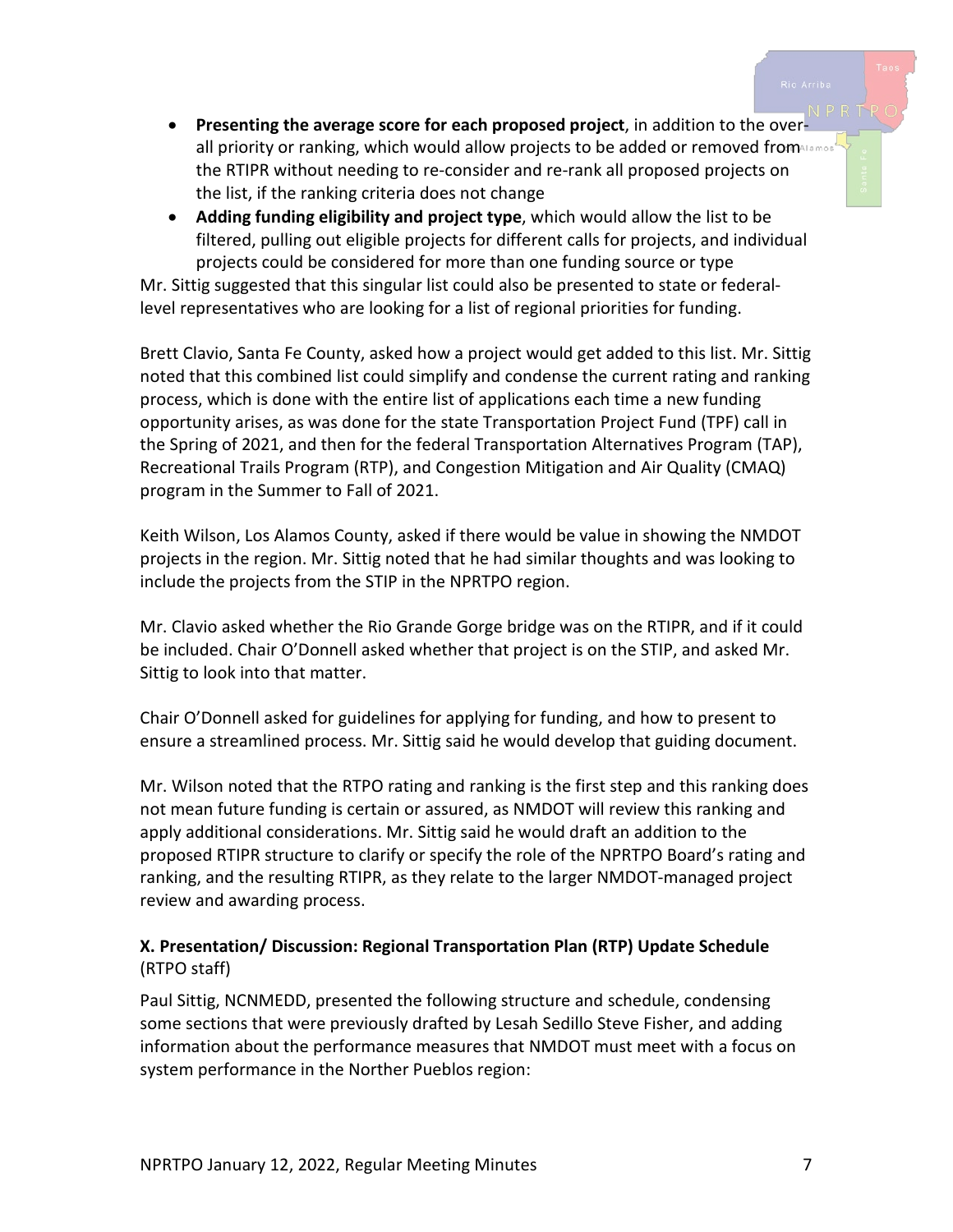

section with a priority/wish list for the regions, A section for funding, and a section describing RTPO coordination and Zipper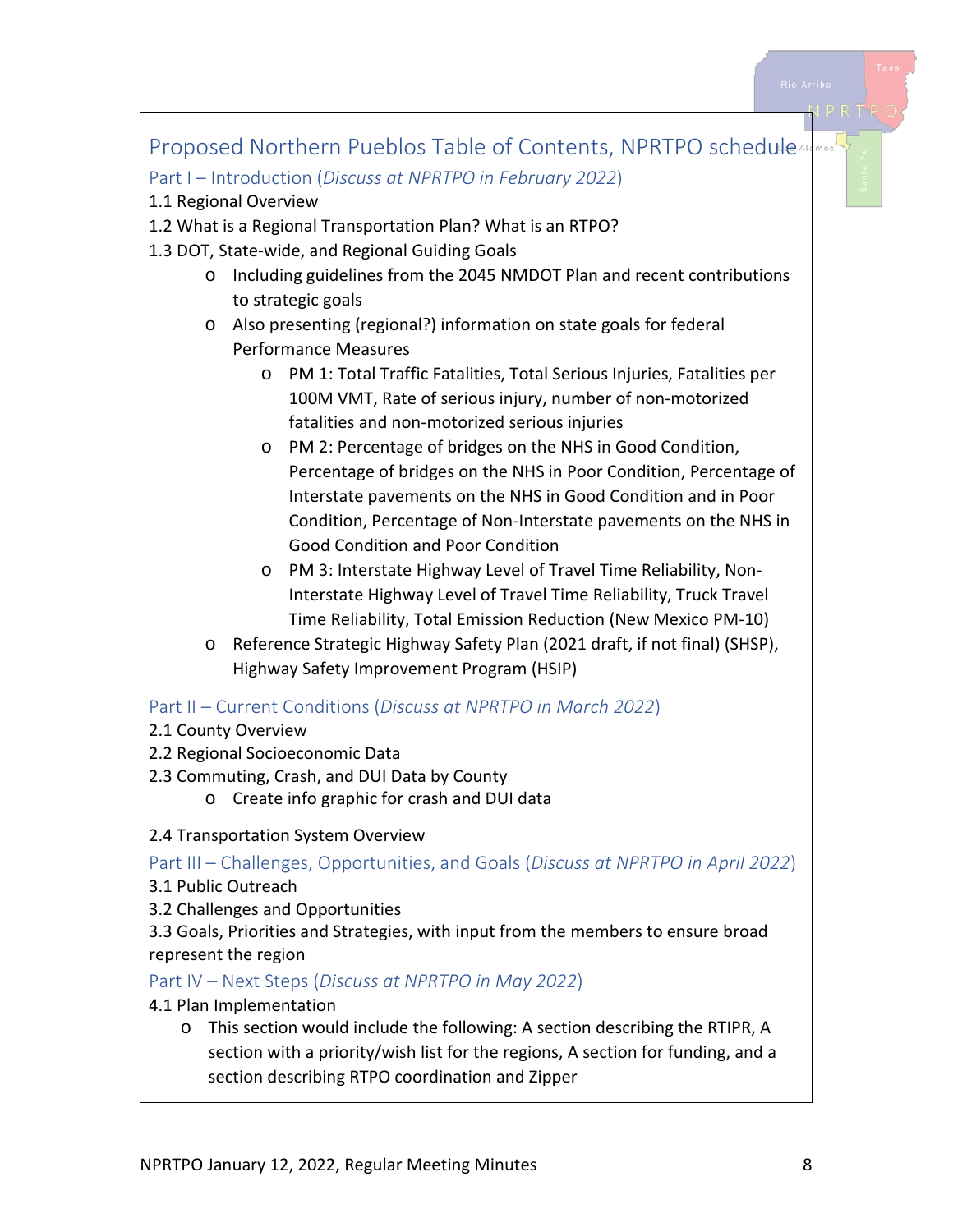Brett Clavio, Santa Fe County, asked about regional and local design standards, where rural road characteristics could be preserved. Mr. Clavio suggested we develop regional standards, how to design roads and what assets they could or should have, to help communities without the resources to develop such standards themselves. Chair O'Donnell noted that many rural roads are rather narrow, and there may be factors limiting whether these roads could be widened. She also asked for guidance or to learn more about other options to maintain dirt roads when paving isn't feasible, and asked how NMDOT maintains dirt roads, including reducing the amount of dust produced on unpaved roads. Mr. Sittig said he would investigate this, though it may be something to develop outside of the Regional Transportation Plan, and additional information may be available from UNM's Local Technical Assistance Program (LTAP).

Mr. Sittig noted that NMDOT does own and maintain some unpaved roads, and mentioned a scenic byway that has an unpaved portion. Napo Garcia, Rio Arriba County, noted that NM-112 has an unpaved portion, but that is where it becomes Rio Arriba County Road 319 for 16 miles. Mr. Garcia said this split in road ownership was due to NMDOT giving the portion of what was NM-112 to the County in the past. Chair O'Donnell asked James Mexia to look into the process for a County to request or offer a road to NMDOT to own or maintain.

Chair O'Donnell stated she would also like to know more about speed bumps or humps, how to build them, and where they may be placed. She noted that Taos County ordinance, residential neighborhood not well defined.

Rosa Kozub, NMDOT, shared a link to the NMDOT Design Manual: <https://www.dot.nm.gov/infrastructure/engineering-publications/design-manual/> Ms. Kozub noted that these are guidelines and not requirements, and stated she was unsure whether it includes information on speed humps. [*Note: it appears that the NMDOT Design Manual does not include design guidelines for speed humps or bumps.*]

**XI. Presentation/ Discussion: Legislative Session preview** (NCNMEDD Community Development Director)

Christopher Madrid, NCNMEDD, stated he was pleased to present before "the best RTPO in the state." He noting that the Community Development Council met earlier that morning to allocate CDBG funding, and there was more funding available than there was requests through applications, so everyone got funded. Mr. Madrid noted Rio Arriba County received funding for roof repair as requested, and that these allocations were for infrastructure projects. He also noted that there is \$1.5 million dollars for economic development projects, and those funds had not yet been awarded.

Los Alamo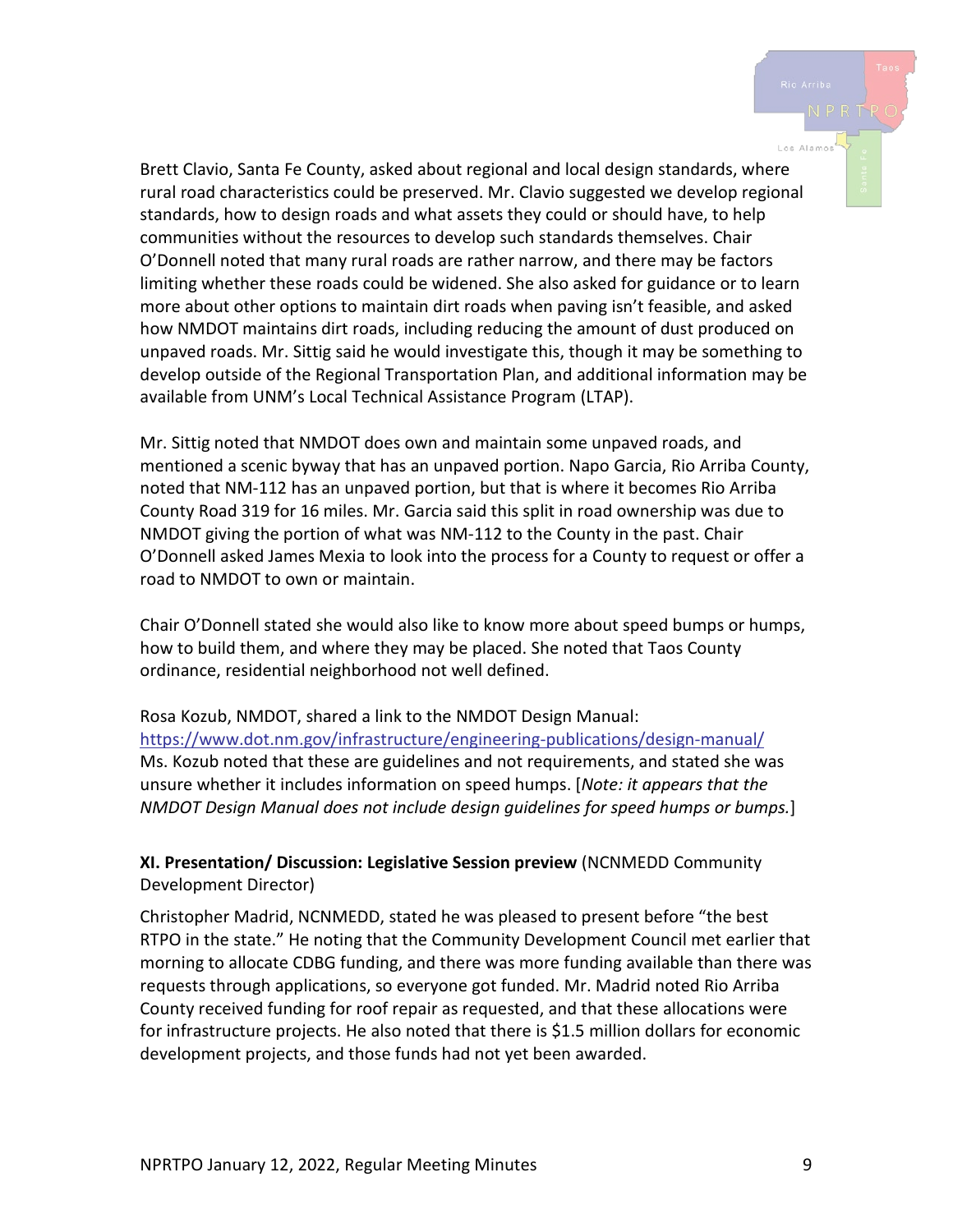

Chair O'Donnell asked about applications from Taos County, and Mr. Madrid stated that there were no CDBG applications from the Town of Taos or Taos County this round.

Mr. Madrid stated that the New Mexico Legislature allocated about \$480 million of American Rescue Plan Act (ARPA) funding, with \$142 million is for infrastructure to include highways and roads. This allocation was limited to certain counties, and in the North Central region, only Santa Fe and San Miguel were included in that allocation. \$133 million went to broadband, \$25 million to affordable housing.

Mr. Madrid noted that in the regular 2022 session, the Governor's budget is looking to increase the state transportation Project Design & Construction budget by about 6.2%. The Governor's call for projects is not out yet, but some of her priorities include predatory loans, the hydrogen initiative, and the big one is teacher pay increases.

Mr. Madrid stated that there is a \$1 billion plus surplus this year, though it is not yet known what the Capital Outlay budget is. Mr. Madrid reminded members that the deadline to submit Capital Outlay requests was January 13, 2022, at 3 PM.

Christopher Madrid noted that the New Mexico Tourism Department partnered with the Councils of Government and Economic Development Districts to present a joint proposal to the Governor for tourism investments across the state. Paul Sittig distributed the 33-page document, titled "Tourism Infrastructure: Recommendations for FY2023 Capital Outlay Funding," which listed 16 projects in the North Central region:

- 1. Cimarron Park Improvements
- 2. Cimarron Pedestrian Walkway
- 3. Las Vegas Riverwalk Improvements
- 4. Las Vegas Rodriguez Sports Complex Improvements
- 5. Raton Bartlett Mesa Ranch Acquisition
- 6. Red River Park and Recreation Projects
- 7. Piedra Lumbre Visitor Center Purchase/Improvements
- 8. City of Santa Fe Midtown Infrastructure Development
- 9. City of Santa Fe Acequia Trail Extension
- 10. City of Santa Fe Bicycle & Pedestrian Wayfinding System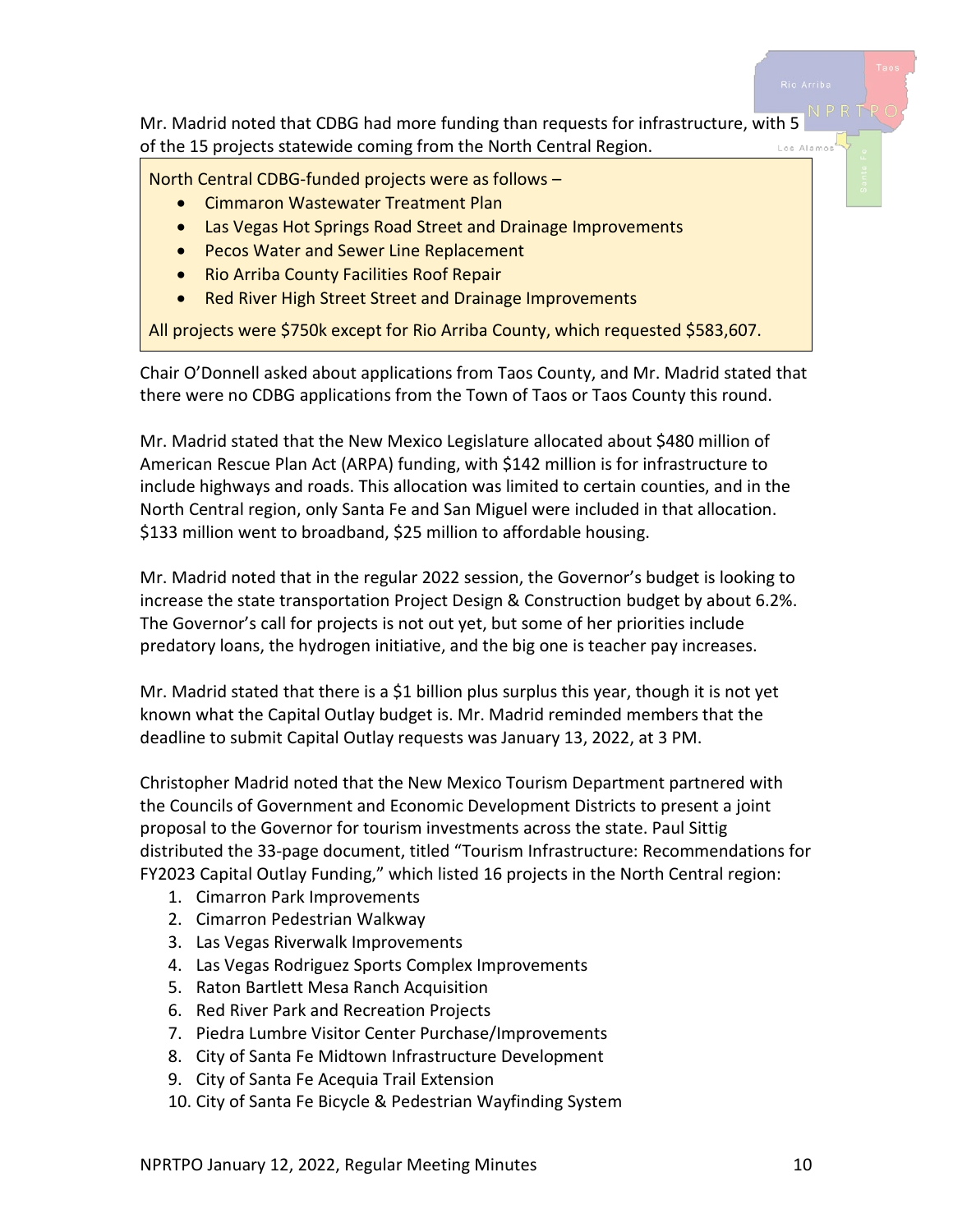- 11. City of Santa Fe Median Beautification Phase I
- 12. Springer Veterans Park Improvements
- 13. Springer Santa Fe Trail Museum Improvements
- 14. Taos Pueblo Heritage Center Infrastructure
- 15. Eagle Nest Enchanted Eagle Park Improvements
- 16. Maxwell Recreational Facilities

Mr. Madrid noted that this is a good opportunity for communities to advocate for major funding.

Chair O'Donnell asked if these tourism funds were disbursements or reimbursements, noting that some communities have a hard time carrying the costs upfront to be reimbursed. Mr. Madrid replied that these are Capital Outlay funds, and awarded projects would be funded as reimbursements for eligible costs. He noted that project management would assist in reducing the time that funds are being carried by a municipality before reimbursement. Mr. Madrid said that if a project is properly documented, the notice of obligations is in hand, and the work is done on a timely manner, contractors and subcontractors generally work with you to get the job done and the municipality will get reimbursed on a timely basis. Chair O'Donnell noted that smaller counties and tribes that want to do larger projects are often limited in the amount in their reserves or CD, which limits the size of projects they can pursue. Mr. Madrid said he looked forward to learning more about those pain points, and raise it as an issue. Mr. Madrid noted that Representatives Montoya, Herrera, and Ortez and Rural Task Force, who are working on the equity issue about our rural communities and their opportunities, where larger communities have more capacity. Chair O'Donnell noted that Questa is a good community to look for as an example of a small community with limited capacity to pursue these larger funding opportunities.

Mr. Madrid noted that the federal infrastructure funding guidelines are still being developed by the U.S. Treasury, and it looks like there will be a special session to allocate that funding once the rules are finalized. Chair O'Donnell asked when the interim Treasury rule would be replaced by final rules, and Mr. Madrid said that the final rule is expected immediately. Mr. Madrid noted that the Federal Highways Administration (FHWA) has provided a good overview of future funding, while other federal agencies are still developing those details.

Chair O'Donnell asked for clarification on which funding is being allocated through the NM State Legislature. Mr. Madrid stated that about half of the ARPA funding was allocated in the special December session, and the remainder would be allocated during the regular 30-day session. The final rules to implement and distribute funding from the Bipartisan Infrastructure Law, which was signed into law on November 15, 2021, are still in works. He noted that there may be a special session to allocate those dollars.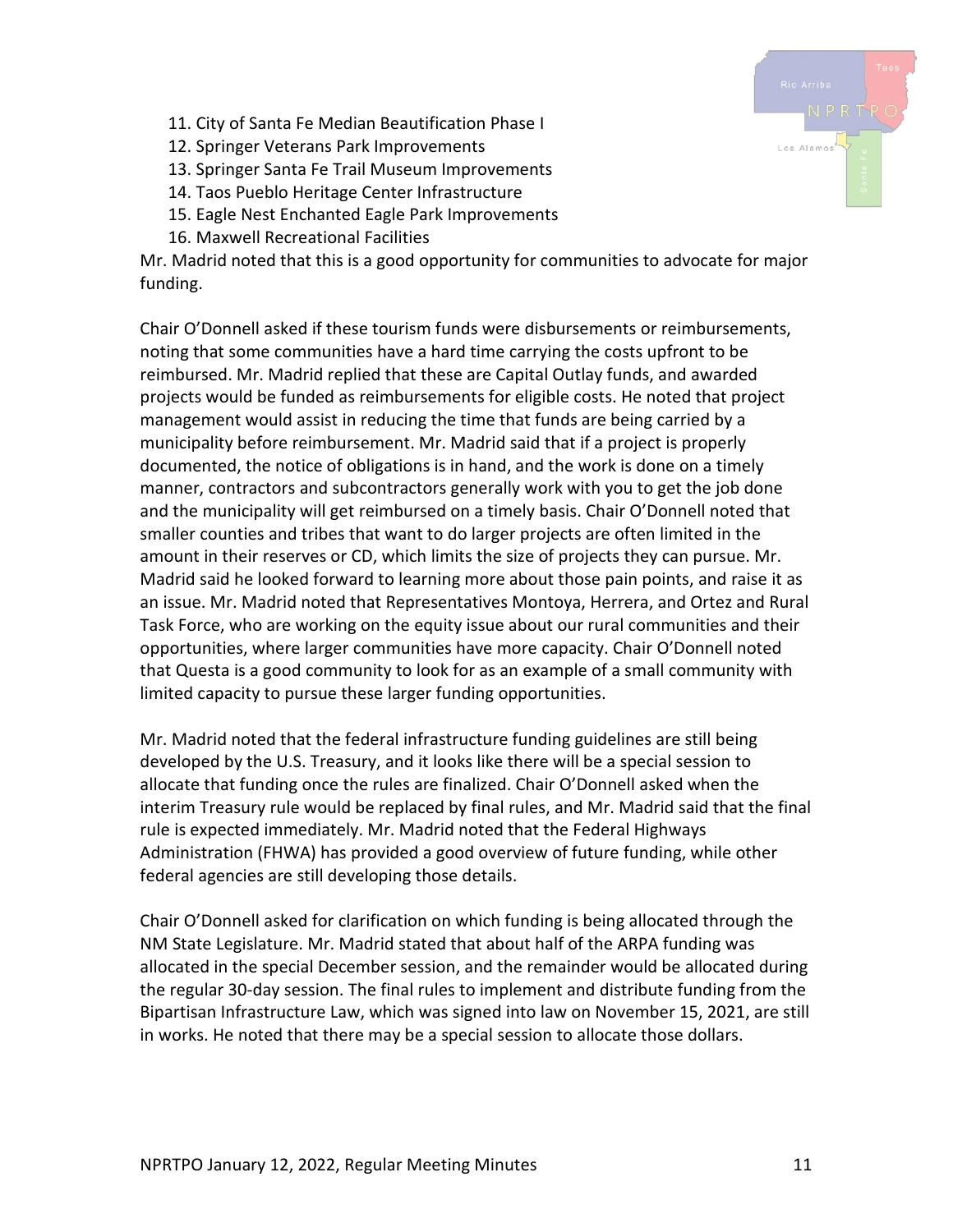#### **XII. NMDOT Updates**

James Mexia: MAP and LGRF calls for projects have been sent out, noting that March 15 is the application deadline. He is also looking into the question of how and if Counties can return roads to the State. Chair O'Donnell thanked him for looking into this, and noted that there is almost a stoplight on the construction project on State Road 68.

Rosa Kozub, NMDOT interim Planning Liaison – NMDOT's draft SHSP for review: [https://www.dot.nm.gov/planning-research-multimodal-and-safety/planning](https://www.dot.nm.gov/planning-research-multimodal-and-safety/planning-division/multimodal-planning-and-programs-bureau/highway-safety-improvement-program/)[division/multimodal-planning-and-programs-bureau/highway-safety-improvement](https://www.dot.nm.gov/planning-research-multimodal-and-safety/planning-division/multimodal-planning-and-programs-bureau/highway-safety-improvement-program/)[program/](https://www.dot.nm.gov/planning-research-multimodal-and-safety/planning-division/multimodal-planning-and-programs-bureau/highway-safety-improvement-program/) - Ms. Kozub stated that comments due by January 18, 2022. Chair O'Donnell asked if Mr. Sittig could collect comments from members, and he said he would. Paul Sittig, NCNMEDD, congratulated Rosa Kozub on her new position as Bureau Chief for the Multimodal Planning and Programs Bureau.

Ron Shutiva, NMDOT Tribal Liaison – Mr. Shutiva noted that he is compiling the annual update of tribal officials, thanking those entities who have provided those updates. Mr. Shutiva reminded members to stay on top of state TPF funding agreements. He noted that this as recurring funding would benefit from review of members' priorities. Mr. Shutiva reminded members that TPF only requires a 5% match, and there is the option for a hardship waiver through DFA. He also noted that the state funding doesn't have the same requirements as federal funding. He offered to coordinate between the tribes and Secretary Sandoval, and noted that George Dodge offers the same service for local communities.

Ron Shutiva, LTAP Board – no meeting yet; trainings are noticed via email, and on the UNM LTAP website – [https://ltap.unm.edu](https://ltap.unm.edu/)

Chair O'Donnell provided an update on the State Transportation Commission meeting that was held in-person in Santa Fe on January 6, 2022, which she attended to speak to the Approval of Proposed Dedication of the "Carlos R. Cisneros Memorial Highway" on Highway 522. She noted that there was also approval of Proposed Dedication of the "John I. King Memorial Bridge" in Gallup. Chair O'Donnell noted that District 5's priorities were:

- Bypass around Jemez
- Piñon Hills project in Farmington
- Cerrillos Road
- McKinley Corridor with costs up to \$1 billion dollars
- Improvements to I-40, making it 6 lanes in a stretch

Chair O'Donnell noted that the recurring funding of \$40 million for Transportation Project Funds (TPF) would be increased by another \$80 million, bringing the FFY 2023 total funding to \$120 million, about \$20 million per District. She noted that the Cabinet Secretary will be presenting this budget to the Legislative Finance Committee (LFC) because of the surplus funding. Chair O'Donnell noted members should be preparing in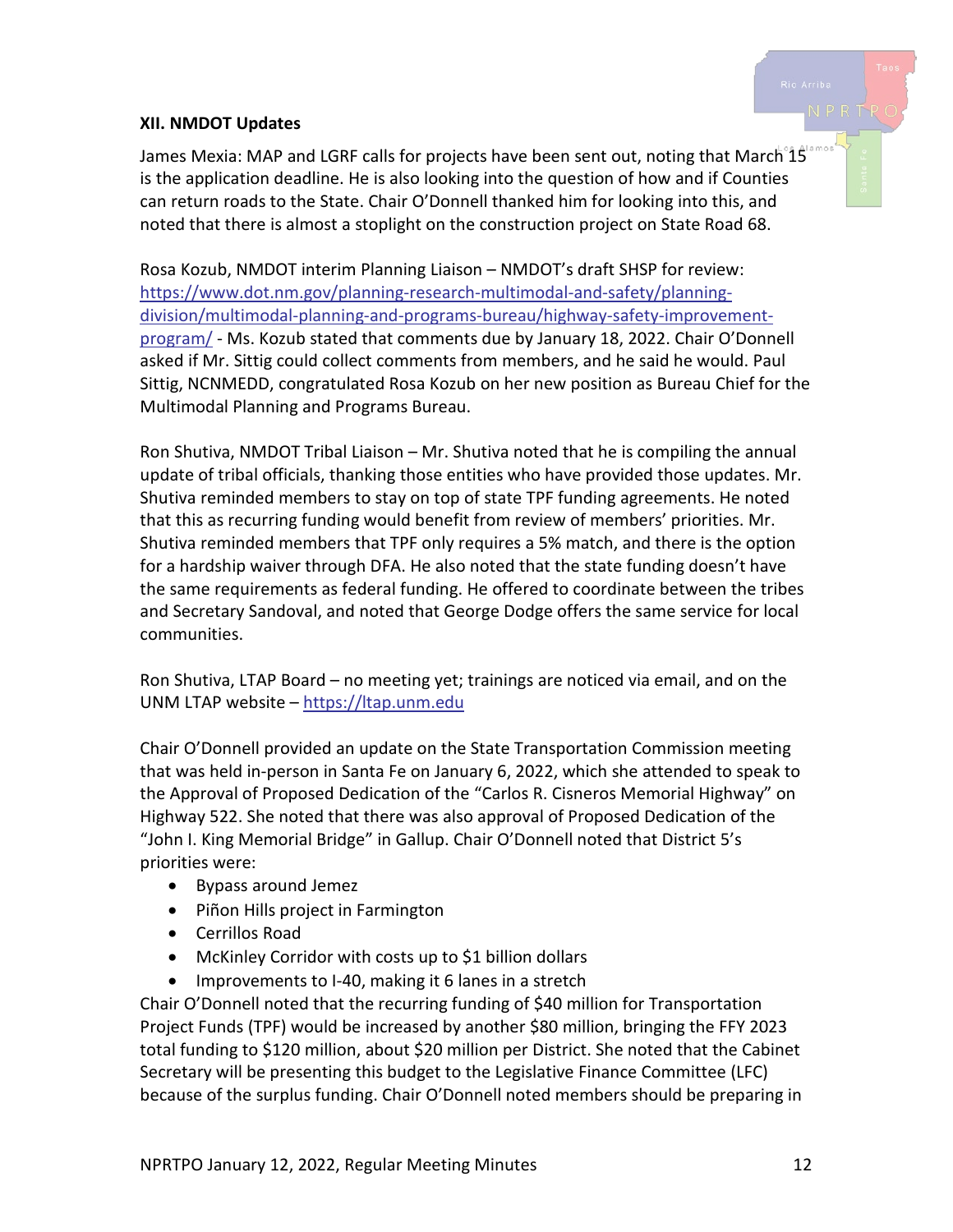February, assuming the call goes out again in April. Chair O'Donnell also noted that there is a 30% increase federal transportation funding, though there is a continuing Los Alamos resolution going on in Congress. Section 1053 (Transit and Rail) will see more funding, and the NMDOT Transit and Rail Division is working on a waiver match for capital purchases, thanks to the influx of state and federal funding. Chair O'Donnell noted that District 5 District Engineer Paul Brasher released \$150,000 for security cameras at the Rio Grande Gorge Bridge, to improve safety on the bridge.

## XIII. Member Input on Training and Presentations for NPRTPO

Chairwoman O'Donnell noted that this item was generally addressed already and moved to the next item.

## XIV. NPRTPO Planner/Program Manager Updates and Announcements

Paul Sittig, NCNMEDD, thanked Chair O'Donnell for covering the increase in federal funding, and reiterated the point that Christopher Madrid made that we're still waiting for guidance on how the funding will be distributed, so in the meantime we can identify our priorities. Mr. Sittig also reiterated that these programs are reimbursements, and he noted that NMDOT may be able to work with tribal and local entities to quickly and frequently reimburse for eligible costs so those expenses are not carried too long by communities.

Mr. Sittig noted that the quarterly RTPO Roundtable will be on Friday, Feb. 18, and while it's intended for RTPO staff, other members are welcome to join. He noted that he is looking to have staff from the congressional and representative offices to meet the RTPO staff and help us identify how we could help the tribes and communities prepare for federal funding, primarily for transportation infrastructure. Mr. Sittig noted he's looking into the new federal funding for electric vehicle (EV) charging infrastructure. He noted that previously, EV charging was only supported by FHWA in designating alternative fuel corridors for EV charging, as well as CNG, LNG, LPG, and Hydrogen ( [https://www.fhwa.dot.gov/environment/alternative\\_fuel\\_corridors/](https://www.fhwa.dot.gov/environment/alternative_fuel_corridors/) ). There is EV charging guidance in development ( [https://www.fhwa.dot.gov/bipartisan](https://www.fhwa.dot.gov/bipartisan-infrastructure-law/evs.cfm)[infrastructure-law/evs.cfm](https://www.fhwa.dot.gov/bipartisan-infrastructure-law/evs.cfm)), which Mr. Sittig stated he is reviewing.

Chair O'Donnell noted that one thing that local and tribal entities can do to address climate change is to transition their fleets to electric vehicles, noting that there are new electric pickup truck options, in addition to developing EV charging stations.

#### XV. New Business

A. Upcoming meeting locations and topics

**February 2** – online; Legislative Session & Capital Outlay Updates; 2045 NM Freight Plan Update overview, Q&A; RTP discussion